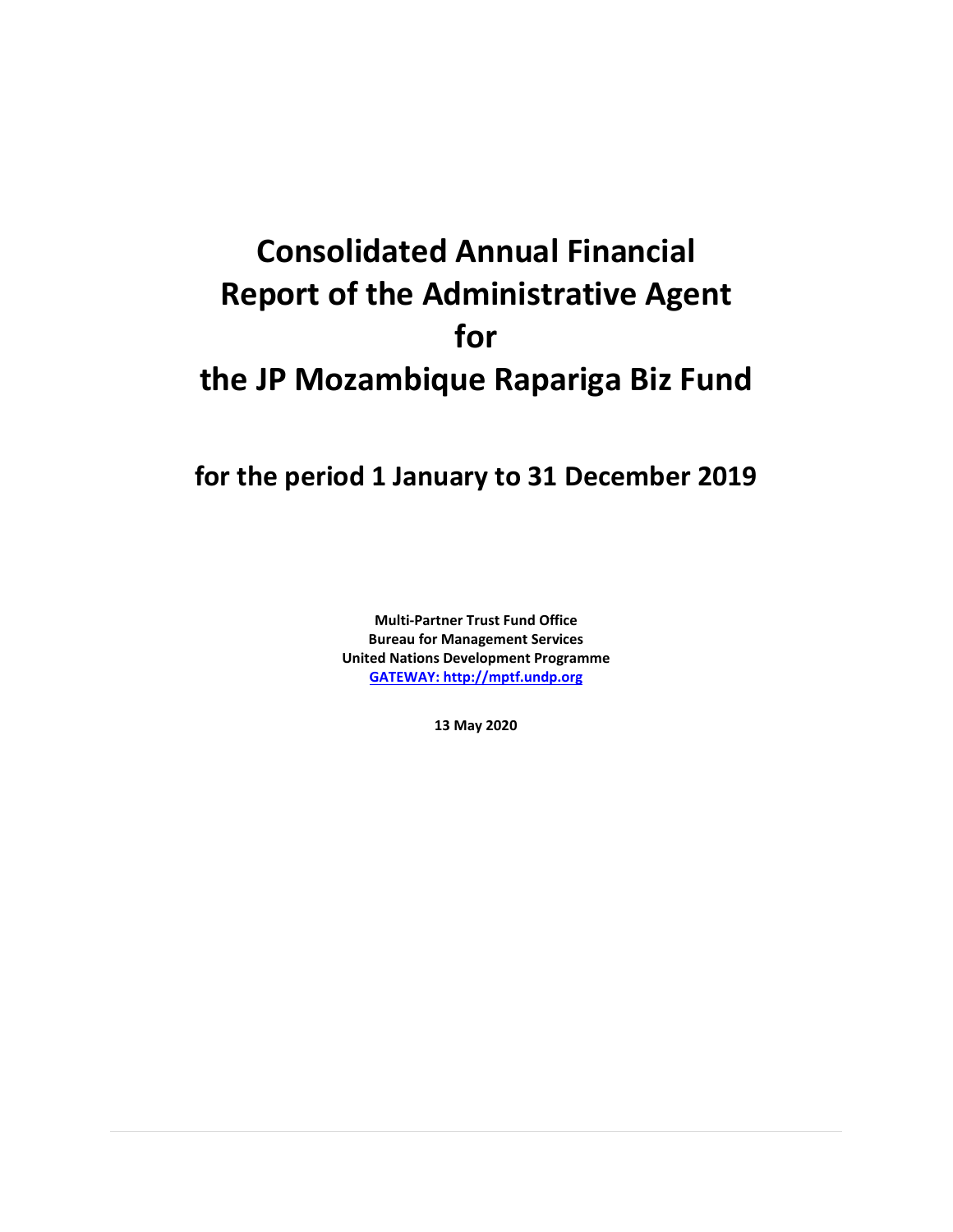#### **PARTICIPATING ORGANIZATIONS CONTRIBUTORS**



United Nations Educational, Scientific, Cultural Organization



United Nations Population Fund



United Nations Children's Fund



UNWOMEN



DEPARTMENT FOR INT'L DEVELOPMENT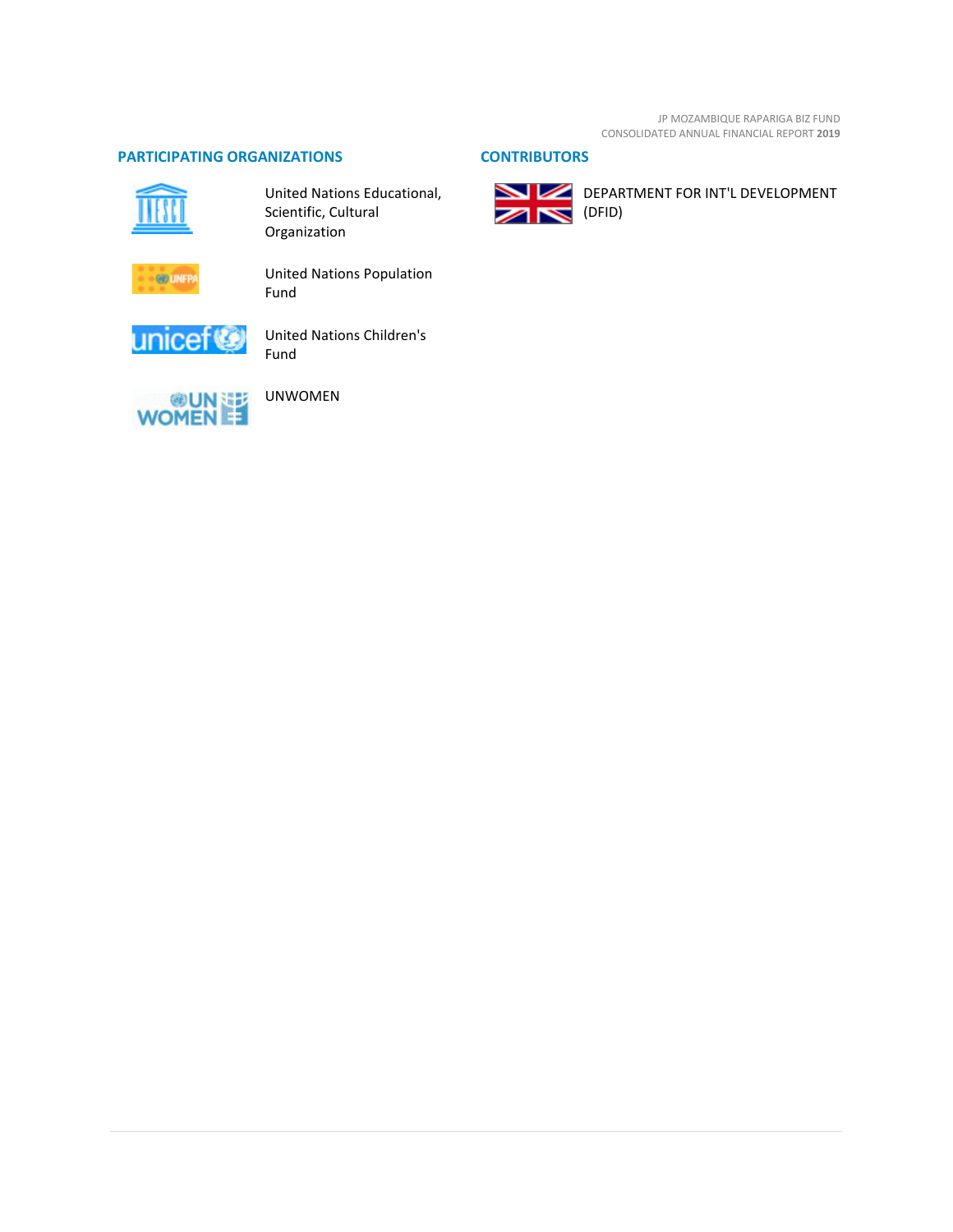#### **DEFINITIONS**

#### **Allocation**

Amount approved by the Steering Committee for a project/programme.

#### **Approved Project/Programme**

A project/programme including budget, etc., that is approved by the Steering Committee for fund allocation purposes.

#### **Contributor Commitment**

Amount(s) committed by a donor to a Fund in a signed Standard Administrative Arrangement with the UNDP Multi-Partner Trust Fund Office (MPTF Office), in its capacity as the Administrative Agent. A commitment may be paid or pending payment.

#### **Contributor Deposit**

Cash deposit received by the MPTF Office for the Fund from a contributor in accordance with a signed Standard Administrative Arrangement.

#### **Delivery Rate**

The percentage of funds that have been utilized, calculated by comparing expenditures reported by a Participating Organization against the 'net funded amount'.

#### **Indirect Support Costs**

A general cost that cannot be directly related to any particular programme or activity of the Participating Organizations. UNDG policy establishes a fixed indirect cost rate of 7% of programmable costs.

#### **Net Funded Amount**

Amount transferred to a Participating Organization less any refunds transferred back to the MPTF Office by a Participating Organization.

#### **Participating Organization**

A UN Organization or other inter-governmental Organization that is an implementing partner in a Fund, as represented by signing a Memorandum of Understanding (MOU) with the MPTF Office for a particular Fund.

#### **Project Expenditure**

The sum of expenses and/or expenditure reported by all Participating Organizations for a Fund irrespective of which basis of accounting each Participating Organization follows for donor reporting.

#### **Project Financial Closure**

A project or programme is considered financially closed when all financial obligations of an operationally completed project or programme have been settled, and no further financial charges may be incurred.

#### **Project Operational Closure**

A project or programme is considered operationally closed when all programmatic activities for which Participating Organization(s) received funding have been completed.

#### **Project Start Date**

Date of transfer of first instalment from the MPTF Office to the Participating Organization.

#### **Total Approved Budget**

This represents the cumulative amount of allocations approved by the Steering Committee.

#### **US Dollar Amount**

The financial data in the report is recorded in US Dollars and due to rounding off of numbers, the totals may not add up.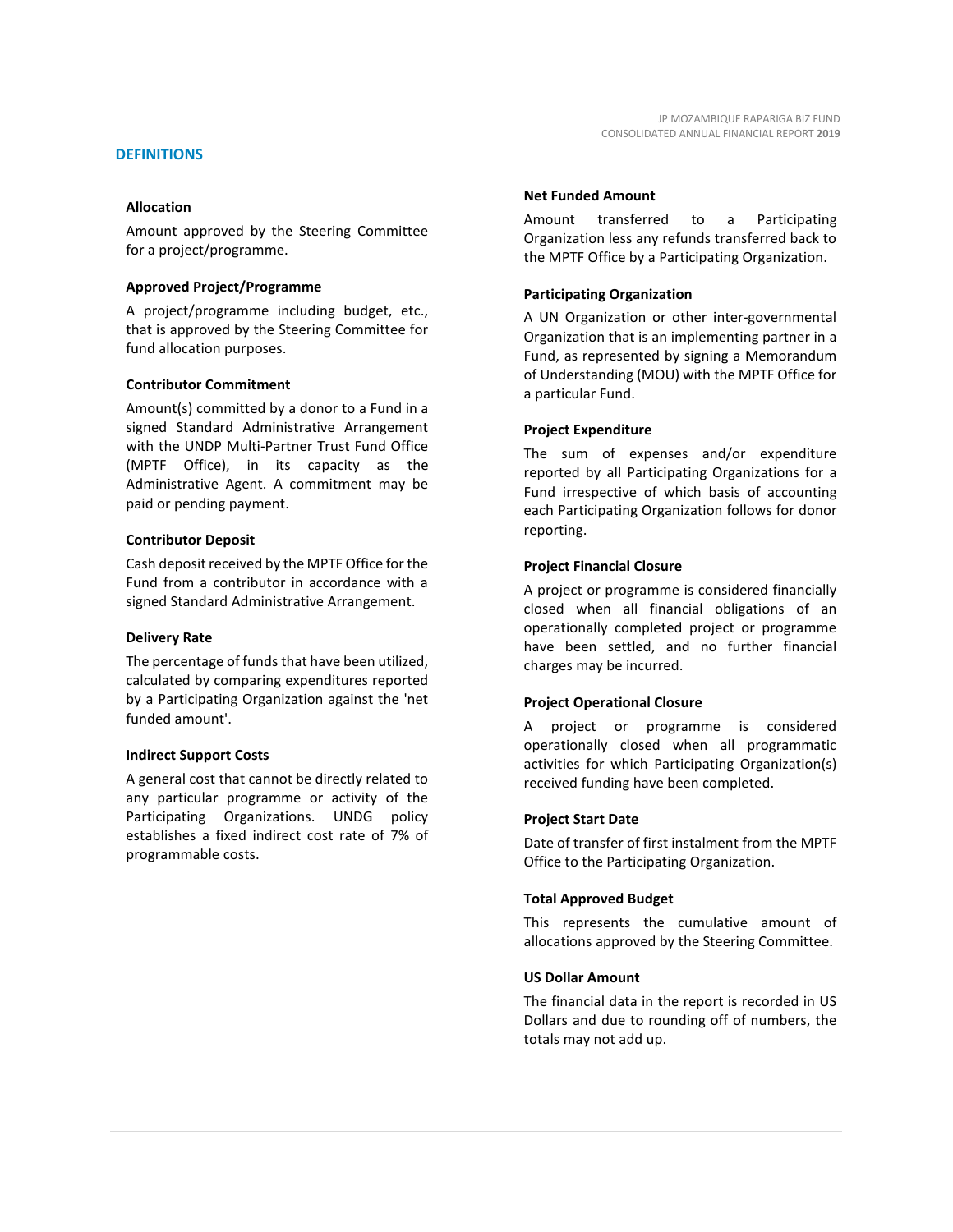#### JP MOZAMBIQUE RAPARIGA BIZ FUND CONSOLIDATED ANNUAL FINANCIAL REPORT **2019**

#### **TABLE OF CONTENTS**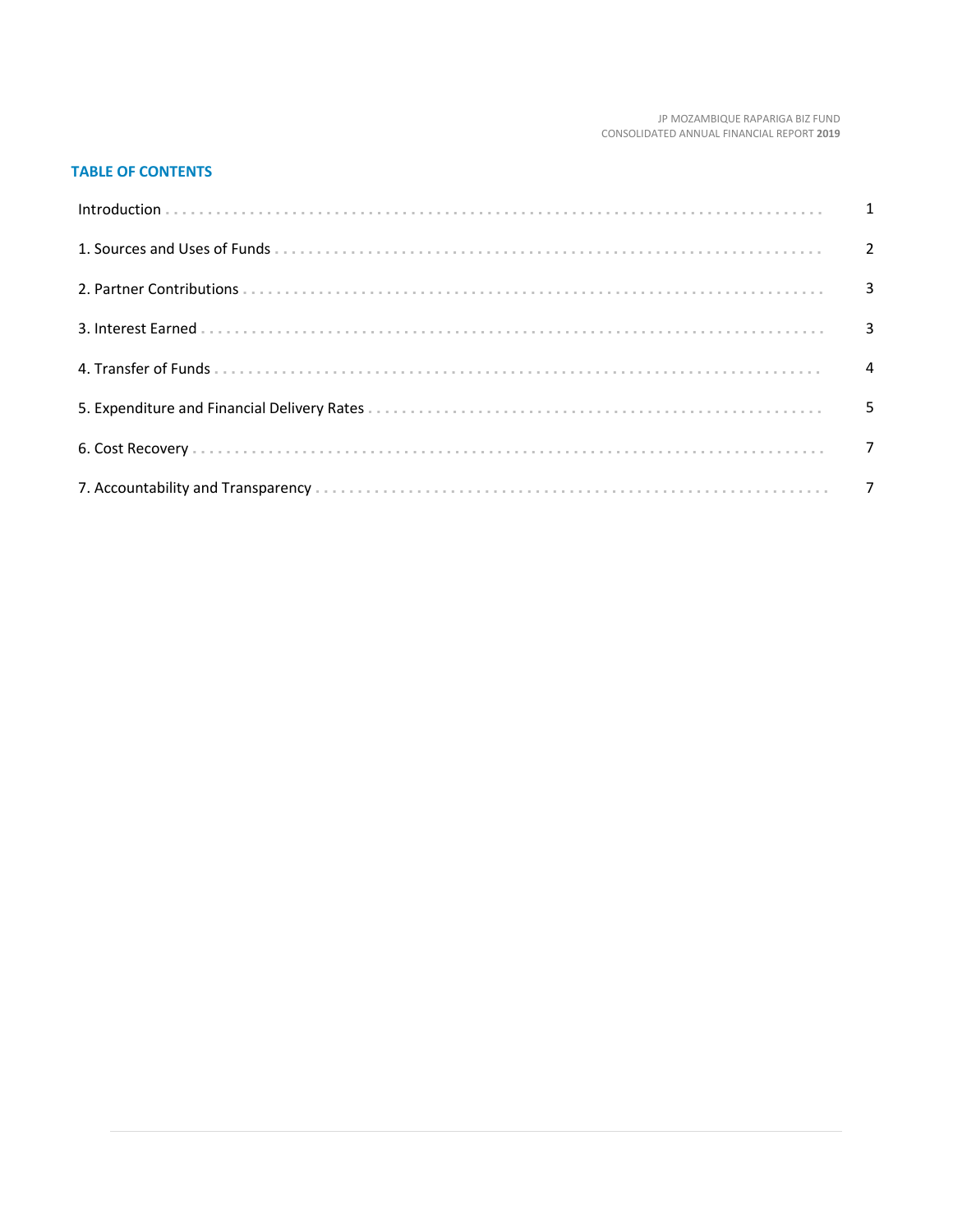#### **INTRODUCTION**

This Consolidated Annual Financial Report of the **JP Mozambique Rapariga Biz Fund** is prepared by the United Nations Development Programme (UNDP) Multi-Partner Trust Fund Office (MPTF Office) in fulfillment of its obligations as Administrative Agent, as per the terms of Reference (TOR), the Memorandum of Understanding (MOU) signed between the UNDP MPTF Office and the Participating Organizations, and the Standard Administrative Arrangement (SAA) signed with contributors.

The MPTF Office, as Administrative Agent, is responsible for concluding an MOU with Participating Organizations and SAAs with contributors. It receives, administers and

manages contributions, and disburses these funds to the Participating Organizations. The Administrative Agent prepares and submits annual consolidated financial reports, as well as regular financial statements, for transmission to contributors.

This consolidated financial report covers the period 1 January to 31 December **2019** and provides financial data on progress made in the implementation of projects of the **JP Mozambique Rapariga Biz Fund**. It is posted on the MPTF Office GATEWAY [\(http://mptf.undp.org/factsheet/fund/JMZ10\)](http://mptf.undp.org/factsheet/fund/JMZ10).

The financial data in the report is recorded in US Dollars and due to rounding off of numbers, the totals may not add up.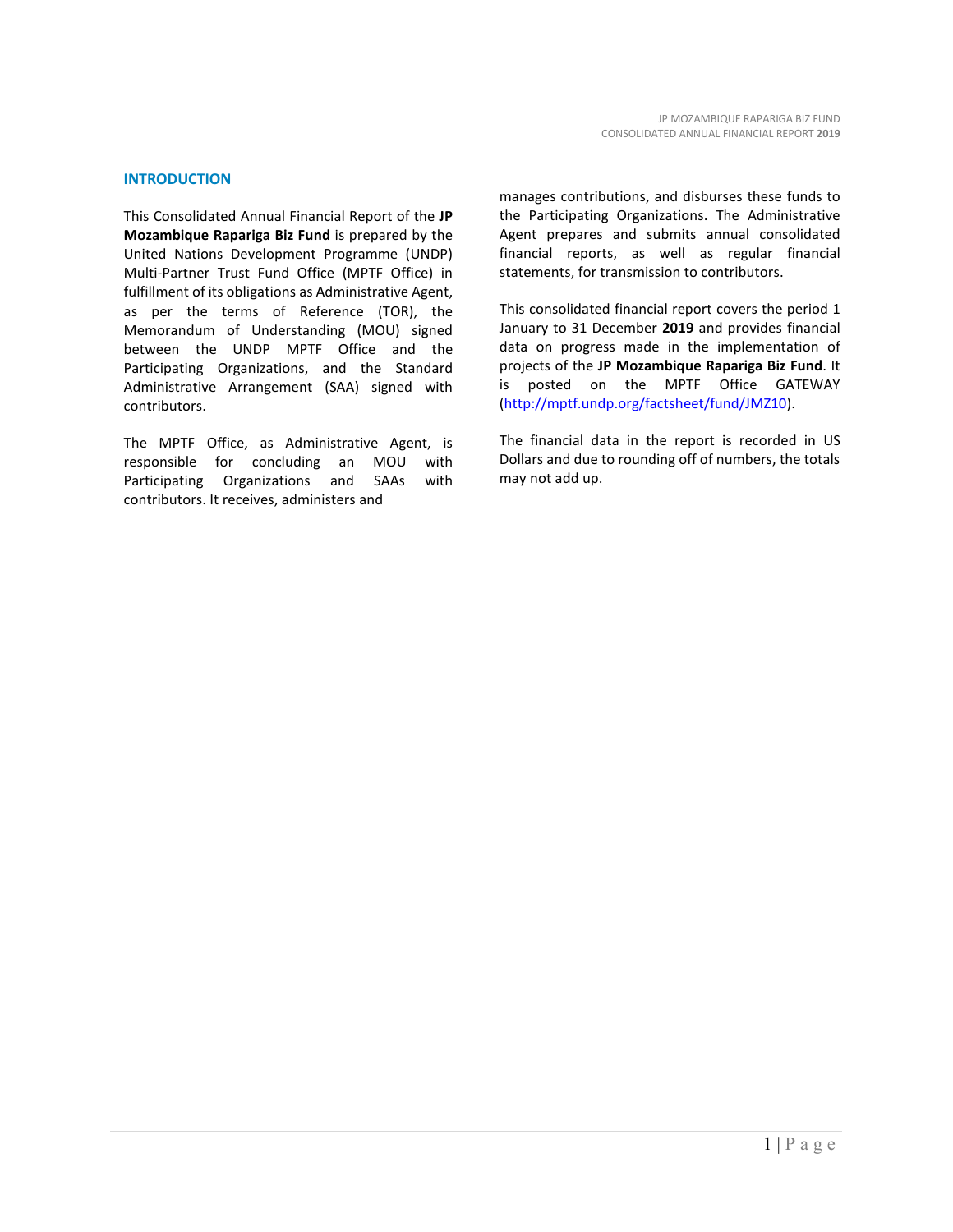#### **2019 FINANCIAL PERFORMANCE**

This chapter presents financial data and analysis of the **JP Mozambique Rapariga Biz Fund** using the pass-through funding modality as of 31 December **2019**. Financial information for this Fund is also available on the MPTF Office GATEWAY, at the following address: [http://mptf.undp.org/factsheet/fund/JMZ10.](http://mptf.undp.org/factsheet/fund/JMZ10)

#### **1. SOURCES AND USES OF FUNDS**

As of 31 December **2019**, **1** contributor deposited US\$ **2,922,830** in contributions and US\$ **3,826** was earned in interest.

The cumulative source of funds was US\$ **2,926,656.**

Of this amount, US\$ **2,893,600** has been net funded to **4** Participating Organizations, of which US\$ **2,611,674** has been reported as expenditure. The Administrative Agent fee has been charged at the approved rate of 1% on deposits and amounts to US\$ **29,228**. Table 1 provides an overview of the overall sources, uses, and balance of the **JP Mozambique Rapariga Biz Fund** as of 31 December 2019.

|                                                                 | Annual 2018  | Annual 2019 | <b>Cumulative</b> |
|-----------------------------------------------------------------|--------------|-------------|-------------------|
| <b>Sources of Funds</b>                                         |              |             |                   |
| Contributions from donors                                       | 1,164,607    | 1,758,223   | 2,922,830         |
| Fund Earned Interest and Investment Income                      |              | 3,826       | 3,826             |
| Interest Income received from Participating Organizations       |              |             |                   |
| Refunds by Administrative Agent to Contributors                 |              |             |                   |
| Fund balance transferred to another MDTF                        |              |             |                   |
| Other Income                                                    |              |             |                   |
| <b>Total: Sources of Funds</b>                                  | 1,164,607    | 1,762,049   | 2,926,656         |
| <b>Use of Funds</b>                                             |              |             |                   |
| Transfers to Participating Organizations                        | 1,152,960    | 1,740,640   | 2,893,600         |
| Refunds received from Participating Organizations               |              |             |                   |
| <b>Net Funded Amount</b>                                        | 1,152,960    | 1,740,640   | 2,893,600         |
| <b>Administrative Agent Fees</b>                                | 11,646       | 17,582      | 29,228            |
| Direct Costs: (Steering Committee, Secretariatetc.)             |              |             |                   |
| <b>Bank Charges</b>                                             |              | 0           | 0                 |
| <b>Other Expenditures</b>                                       |              |             |                   |
| <b>Total: Uses of Funds</b>                                     | 1,164,606    | 1,758,223   | 2,922,829         |
| Change in Fund cash balance with Administrative Agent           | $\mathbf{1}$ | 3,826       | 3,827             |
| Opening Fund balance (1 January)                                | 0            | 1           |                   |
| <b>Closing Fund balance (31 December)</b>                       | 1            | 3,827       | 3,827             |
| Net Funded Amount (Includes Direct Cost)                        | 1,152,960    | 1,740,640   | 2,893,600         |
| Participating Organizations' Expenditure (Includes Direct Cost) | 576,886      | 2,034,788   | 2,611,674         |
| <b>Balance of Funds with Participating Organizations</b>        |              |             | 281,926           |

#### **Table 1. Financial Overview, as of 31 December 2019 (in US Dollars)**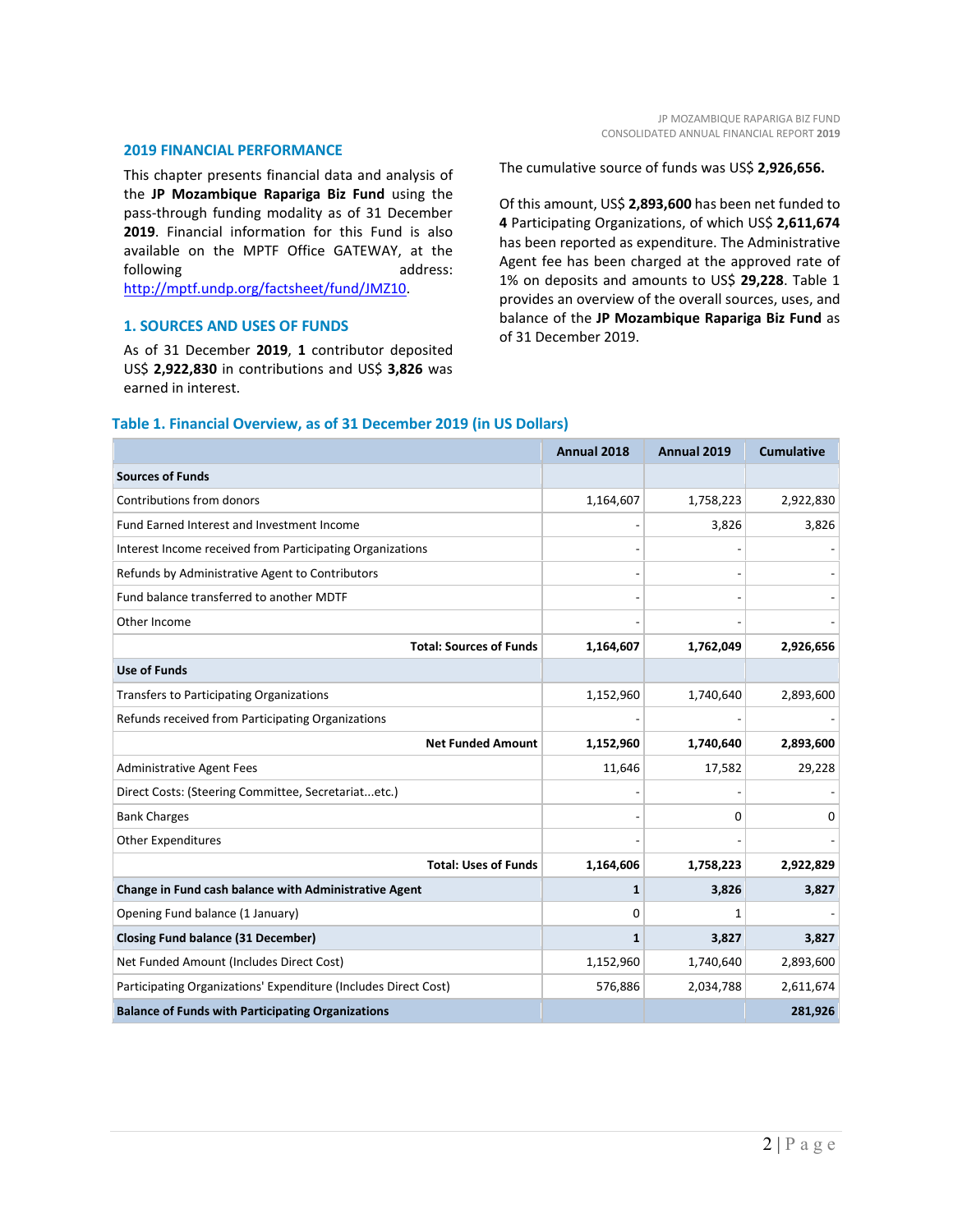#### **2. PARTNER CONTRIBUTIONS**

Table 2 provides information on cumulative contributions received from all contributors to this Fund as of 31 December **2019**.

The **JP Mozambique Rapariga Biz Fund** is currently being financed by **1** contributor, as listed in the table below.

The table below includes commitments made up to 31 December **2019** through signed Standard Administrative Agreements, and deposits made through **2019**. It does not include commitments that were made to the fund beyond **2019**.

#### **Table 2. Contributors' Commitments and Deposits, as of 31 December 2019 (in US Dollars)**

| <b>Contributors</b>                     | <b>Total</b><br><b>Commitments</b> | <b>Prior Years</b><br>as of 31-Dec-2018<br><b>Deposits</b> | <b>Current Year</b><br>Jan-Dec-2019<br><b>Deposits</b> | <b>Total</b><br><b>Deposits</b> |
|-----------------------------------------|------------------------------------|------------------------------------------------------------|--------------------------------------------------------|---------------------------------|
| DEPARTMENT FOR INT'L DEVELOPMENT (DFID) | 3,715,150                          | 1,164,607                                                  | 1,758,223                                              | 2,922,830                       |
| <b>Grand Total</b>                      | 3,715,150                          | 1,164,607                                                  | 1,758,223                                              | 2,922,830                       |

#### **3. INTEREST EARNED**

Interest income is earned in two ways: 1) on the balance of funds held by the Administrative Agent (Fund earned interest), and 2) on the balance of funds held by the Participating Organizations (Agency earned interest) where their Financial Regulations and Rules allow return of interest to the AA.

As of 31 December **2019**, Fund earned interest amounts to US\$ **3,826**.

Details are provided in the table below.

#### **Table 3. Sources of Interest and Investment Income, as of 31 December 2019 (in US Dollars)**

| <b>Interest Earned</b>                     | <b>Prior Years</b><br>as of 31-Dec-2018 | <b>Current Year</b><br>Jan-Dec-2019 | <b>Total</b> |
|--------------------------------------------|-----------------------------------------|-------------------------------------|--------------|
| <b>Administrative Agent</b>                |                                         |                                     |              |
| Fund Earned Interest and Investment Income |                                         | 3,826                               | 3,826        |
| <b>Total: Fund Earned Interest</b>         |                                         | 3,826                               | 3,826        |
| <b>Participating Organization</b>          |                                         |                                     |              |
| <b>Total: Agency earned interest</b>       |                                         |                                     |              |
| <b>Grand Total</b>                         |                                         | 3,826                               | 3,826        |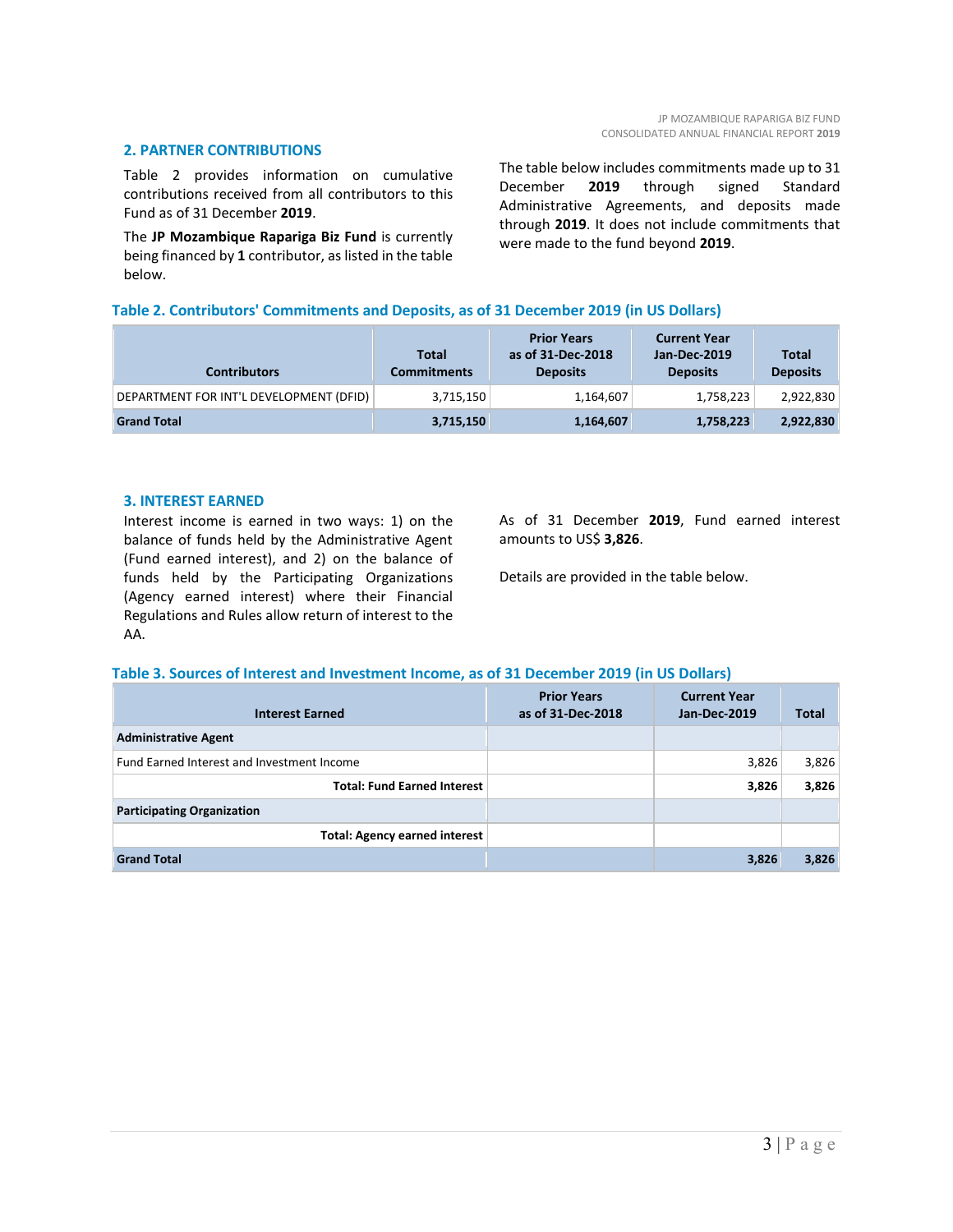#### **4. TRANSFER OF FUNDS**

Allocations to Participating Organizations are approved by the Steering Committee and disbursed by the Administrative Agent. As of 31 December **2019**, the AA has transferred US\$ **2,893,600** to **4** Participating Organizations (see list below).

#### **4.1 TRANSFER BY PARTICIPATING ORGANIZATION**

Table 4 provides additional information on the refunds received by the MPTF Office, and the net funded amount for each of the Participating Organizations.

### **Table 4. Transfer, Refund, and Net Funded Amount by Participating Organization, as of 31 December 2019 (in US Dollars)**

| <b>Participating</b><br><b>Organization</b> | Prior Years as of 31-Dec-2018 |                |                   | <b>Current Year Jan-Dec-2019</b> |                |                   | Total            |                |                   |
|---------------------------------------------|-------------------------------|----------------|-------------------|----------------------------------|----------------|-------------------|------------------|----------------|-------------------|
|                                             | <b>Transfers</b>              | <b>Refunds</b> | <b>Net Funded</b> | <b>Transfers</b>                 | <b>Refunds</b> | <b>Net Funded</b> | <b>Transfers</b> | <b>Refunds</b> | <b>Net Funded</b> |
| <b>UNESCO</b>                               | 78,573                        |                | 78,573            | 116,751                          |                | 116,751           | 195.324          |                | 195,324           |
| <b>UNFPA</b>                                | 916.149                       |                | 916,149           | 1,138,604                        |                | 1,138,604         | 2,054,753        |                | 2,054,753         |
| <b>UNICEF</b>                               | 67,465                        |                | 67,465            | 96,940                           |                | 96.940            | 164.405          |                | 164,405           |
| <b>UNWOMEN</b>                              | 90,773                        |                | 90.773            | 388,345                          |                | 388,345           | 479.118          |                | 479,118           |
| <b>Grand Total</b>                          | 1,152,960                     |                | 1,152,960         | 1,740,640                        |                | 1,740,640         | 2,893,600        |                | 2,893,600         |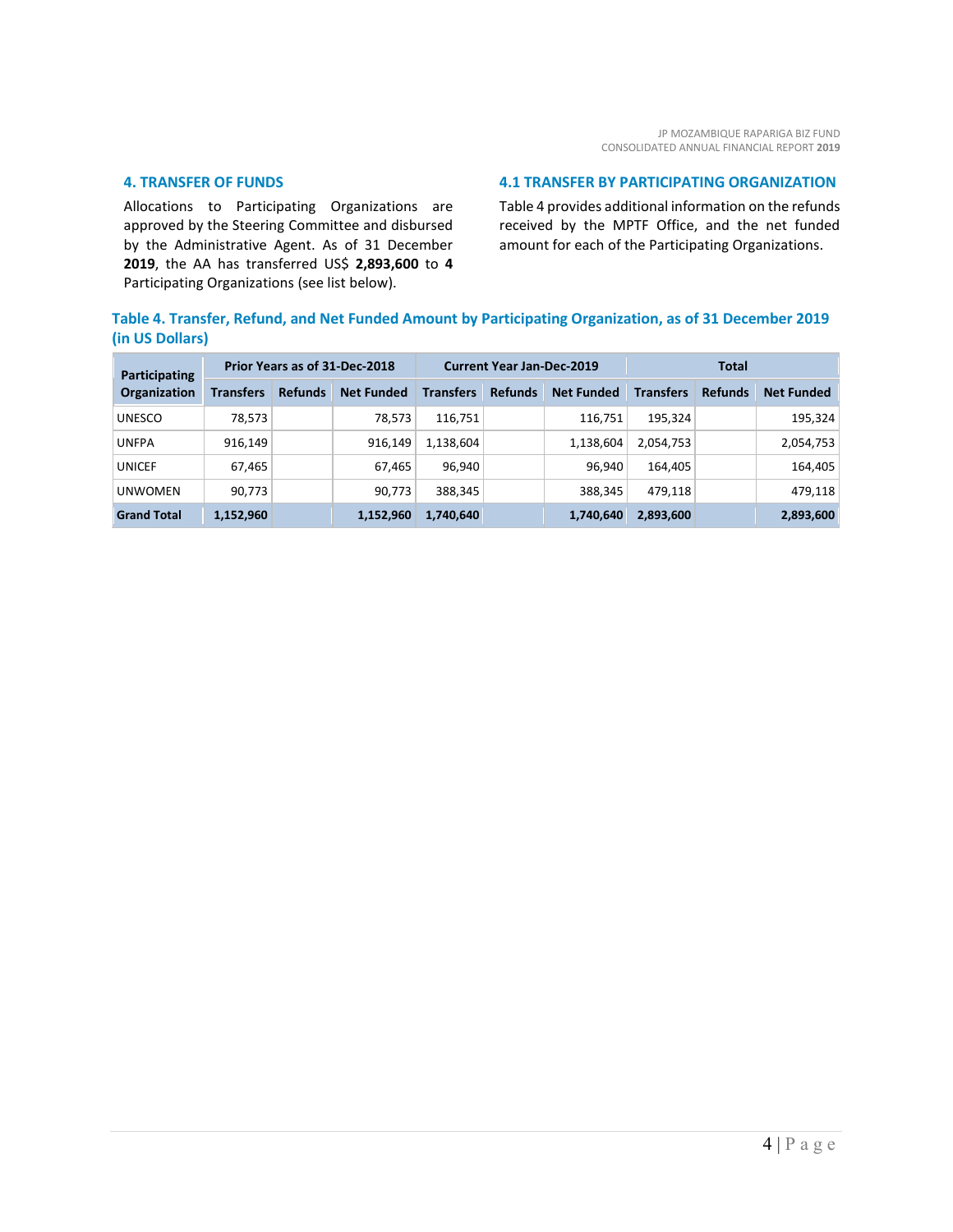#### **5. EXPENDITURE AND FINANCIAL DELIVERY RATES**

All final expenditures reported for the year **2019** were submitted by the Headquarters of the Participating Organizations. These were consolidated by the MPTF Office.

Project expenditures are incurred and monitored by each Participating Organization, and are reported as per the agreed upon categories for inter-agency harmonized reporting. The reported expenditures were submitted via the MPTF Office's online expenditure reporting tool. The **2019** expenditure data has been posted on the MPTF Office GATEWAY at [http://mptf.undp.org/factsheet/fund/JMZ10.](http://mptf.undp.org/factsheet/fund/JMZ10) 

#### **5.1 EXPENDITURE REPORTED BY PARTICIPATING ORGANIZATION**

In **2019**, US\$ **1,740,640** was net funded to Participating Organizations, and US\$ **2,034,788** was reported in expenditure.

As shown in table below, the cumulative net funded amount is US\$ **2,893,600** and cumulative expenditures reported by the Participating Organizations amount to US\$ **2,611,674**. This equates to an overall Fund expenditure delivery rate of **90** percent.

#### **Table 5.1. Net Funded Amount, Reported Expenditure, and Financial Delivery by Participating Organization, as of 31 December 2019 (in US Dollars)**

|                                      |                    |                             | <b>Expenditure</b>                      |                                     |                   |                           |
|--------------------------------------|--------------------|-----------------------------|-----------------------------------------|-------------------------------------|-------------------|---------------------------|
| Participating<br><b>Organization</b> | Approved<br>Amount | <b>Net Funded</b><br>Amount | <b>Prior Years</b><br>as of 31-Dec-2018 | <b>Current Year</b><br>Jan-Dec-2019 | <b>Cumulative</b> | <b>Delivery Rate</b><br>% |
| <b>UNESCO</b>                        | 195,324            | 195,324                     |                                         | 107,362                             | 107,362           | 54.97                     |
| <b>UNFPA</b>                         | 2,054,753          | 2,054,753                   | 570,398                                 | 1,303,869                           | 1,874,267         | 91.22                     |
| <b>UNICEF</b>                        | 164,405            | 164,405                     |                                         | 155,107                             | 155,107           | 94.34                     |
| <b>UNWOMEN</b>                       | 479,118            | 479,118                     | 6,488                                   | 468.450                             | 474.938           | 99.13                     |
| <b>Grand Total</b>                   | 2,893,600          | 2,893,600                   | 576,886                                 | 2,034,788                           | 2,611,674         | 90.26                     |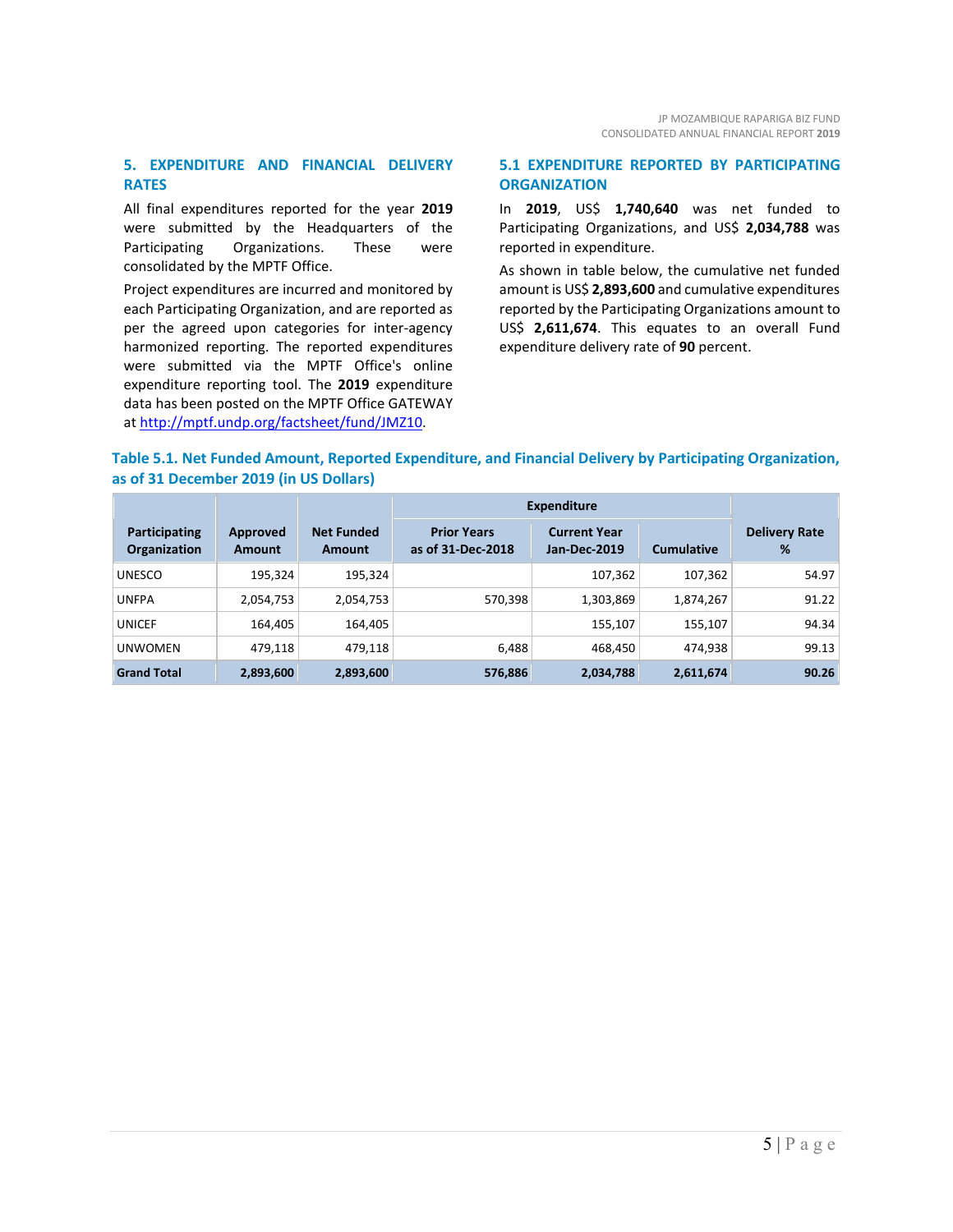#### **5.2 EXPENDITURE REPORTED BY CATEGORY**

Project expenditures are incurred and monitored by each Participating Organization and are reported as per the agreed categories for inter-agency harmonized reporting. See table below.

#### **2012 CEB Expense Categories**

- 1. Staff and personnel costs
- 2. Supplies, commodities and materials
- 3. Equipment, vehicles, furniture and depreciation
- 4. Contractual services
- 5. Travel
- 6. Transfers and grants
- 7. General operating expenses
- 8. Indirect costs

\_\_\_\_\_\_\_\_\_\_\_\_\_\_\_\_\_\_\_\_\_\_

#### **Table 5.2. Expenditure by UNDG Budget Category, as of 31 December 2019 (in US Dollars)**

|                                              | <b>Expenditure</b>                      |                                            |              |                                                     |
|----------------------------------------------|-----------------------------------------|--------------------------------------------|--------------|-----------------------------------------------------|
| Category                                     | <b>Prior Years</b><br>as of 31-Dec-2018 | <b>Current Year</b><br><b>Jan-Dec-2019</b> | <b>Total</b> | <b>Percentage of Total</b><br><b>Programme Cost</b> |
| Staff & Personnel Cost                       | 1,316                                   | 250,684                                    | 252,000      | 10.33                                               |
| Supplies, Commodities, Materials             | 1,527                                   | 105,777                                    | 107,304      | 4.40                                                |
| Equipment, Vehicles, Furniture, Depreciation |                                         | 31,136                                     | 31,136       | 1.28                                                |
| <b>Contractual Services</b>                  | 321,016                                 | 850,639                                    | 1,171,654    | 48.01                                               |
| Travel                                       | 33,908                                  | 155,128                                    | 189,037      | 7.75                                                |
| <b>Transfers and Grants</b>                  |                                         | 18,273                                     | 18,273       | 0.75                                                |
| <b>General Operating</b>                     | 175,865                                 | 495,179                                    | 671,043      | 27.50                                               |
| <b>Programme Costs Total</b>                 | 533,632                                 | 1,906,815                                  | 2,440,447    | 100.00                                              |
| <sup>1</sup> Indirect Support Costs Total    | 43,254                                  | 127,973                                    | 171,227      | 7.02                                                |
| <b>Total</b>                                 | 576,886                                 | 2,034,788                                  | 2,611,674    |                                                     |

**<sup>1</sup> Indirect Support Costs** charged by Participating Organization, based on their financial regulations, can be deducted upfront or at a later stage during implementation. The percentage may therefore appear to exceed the 7% agreed-upon for on-going projects. Once projects are financially closed, this number is not to exceed 7%.